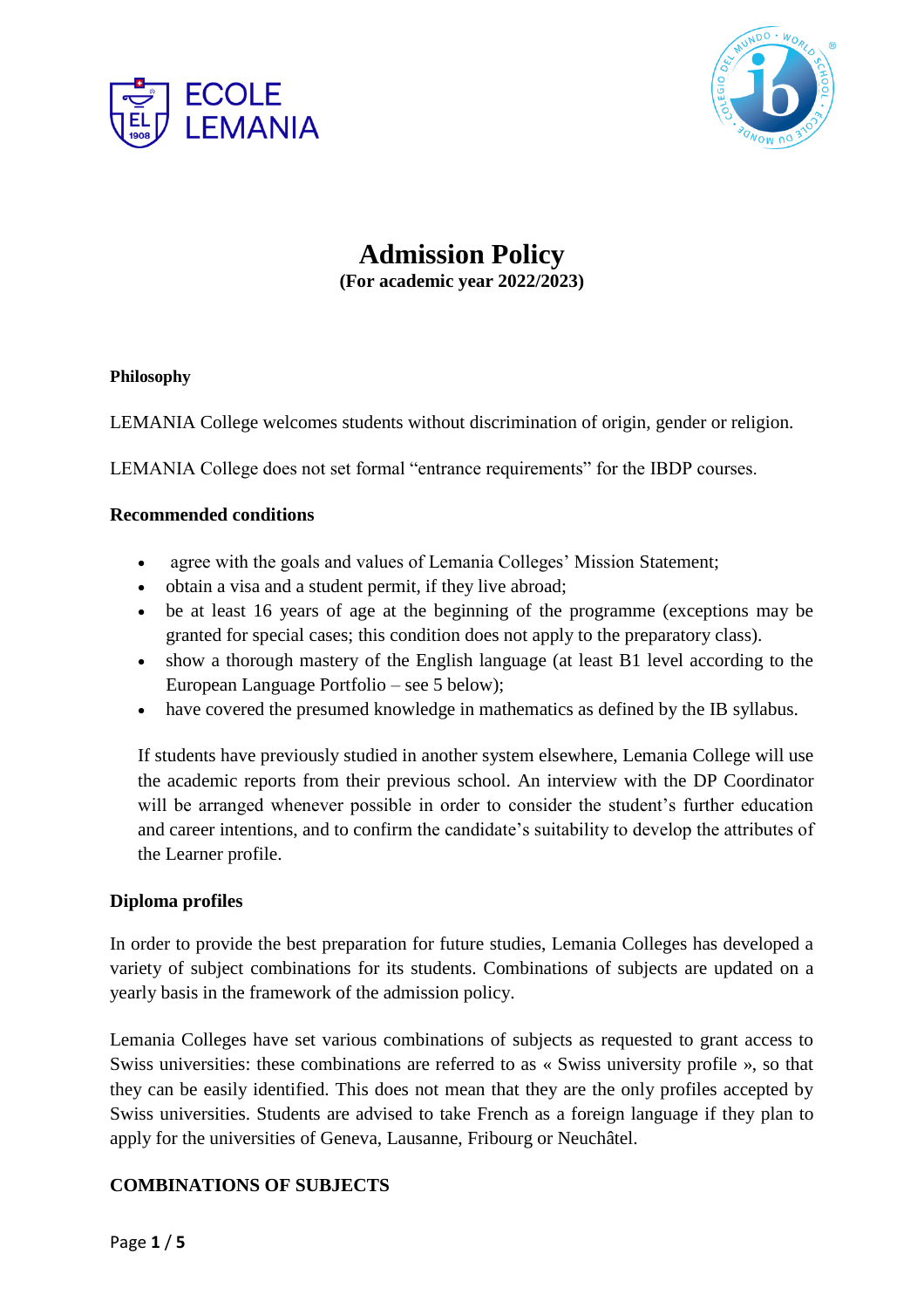



Students have flexibility in making their choices, which means they can choose subjects that particularly interest them and that they may wish to study further at university. A total of 6 subjects must be chosen, of which 3 (and not more than 4) are taken at higher level (HL), and the others are taken at standard level (SL). The combination of the choice is validated by the DP coordinator according to the background of the pupil and the universities entry requirements. Specific requirements for countries can found at: [http://www.ibo.org/university](http://www.ibo.org/university-admission/recognition-of-the-ib-diploma-by-countries-and-universities/country-recognition-statements/)[admission/recognition-of-the-ib-diploma-by-countries-and-universities/country-recognition](http://www.ibo.org/university-admission/recognition-of-the-ib-diploma-by-countries-and-universities/country-recognition-statements/)[statements/](http://www.ibo.org/university-admission/recognition-of-the-ib-diploma-by-countries-and-universities/country-recognition-statements/) ;<https://www.swissuniversities.ch/>

In addition to their 6 subjects, all students are required to undertake the compulsory 3 components of the core of the IBDP: Theory of knowledge, Exended Essay and CAS (Creativity, Activity and Service).

| Group 1 | English A Language and Literature HL & SL                        |  |  |  |  |  |  |
|---------|------------------------------------------------------------------|--|--|--|--|--|--|
|         | French A Literature HL & SL                                      |  |  |  |  |  |  |
|         | Russian A Literature HL&SL                                       |  |  |  |  |  |  |
|         | Spanish A Literature HL&SL                                       |  |  |  |  |  |  |
|         | German A Literature HL&SL                                        |  |  |  |  |  |  |
|         | Italian A Literature HL&SL                                       |  |  |  |  |  |  |
|         | *Chinese A Literature HL & SL                                    |  |  |  |  |  |  |
|         | *Persian A Literature HL & SL                                    |  |  |  |  |  |  |
|         | *School Supported self-taught language A Literature: Japanese A, |  |  |  |  |  |  |
|         | Turkish A                                                        |  |  |  |  |  |  |
| Group 2 | English B HL&SL                                                  |  |  |  |  |  |  |
|         | French B HL &SL                                                  |  |  |  |  |  |  |
|         | Italian B HL &SL                                                 |  |  |  |  |  |  |
|         | German B HL &SL                                                  |  |  |  |  |  |  |
|         | Spanish B HL &SL                                                 |  |  |  |  |  |  |
|         | French Abinitio SL                                               |  |  |  |  |  |  |
|         | Italian Abinitio SL                                              |  |  |  |  |  |  |
|         | German Abinitio SL                                               |  |  |  |  |  |  |
|         | Spanish Abinitio SL                                              |  |  |  |  |  |  |
| Group 3 | <b>Business Management HL&amp;SL</b>                             |  |  |  |  |  |  |
|         | Economics HL&SL                                                  |  |  |  |  |  |  |
|         | History HL&SL                                                    |  |  |  |  |  |  |
|         | **Philosophy HL&SL                                               |  |  |  |  |  |  |
|         | **Psychology HL&SL                                               |  |  |  |  |  |  |
|         | <b>**ITGS HL&amp;SL</b>                                          |  |  |  |  |  |  |
| Group 4 | ***Biology HL&SL                                                 |  |  |  |  |  |  |
|         | ***Chemistry HL & SL                                             |  |  |  |  |  |  |
|         | Physics HL&SL                                                    |  |  |  |  |  |  |

The subjects proposed by our school are the followings: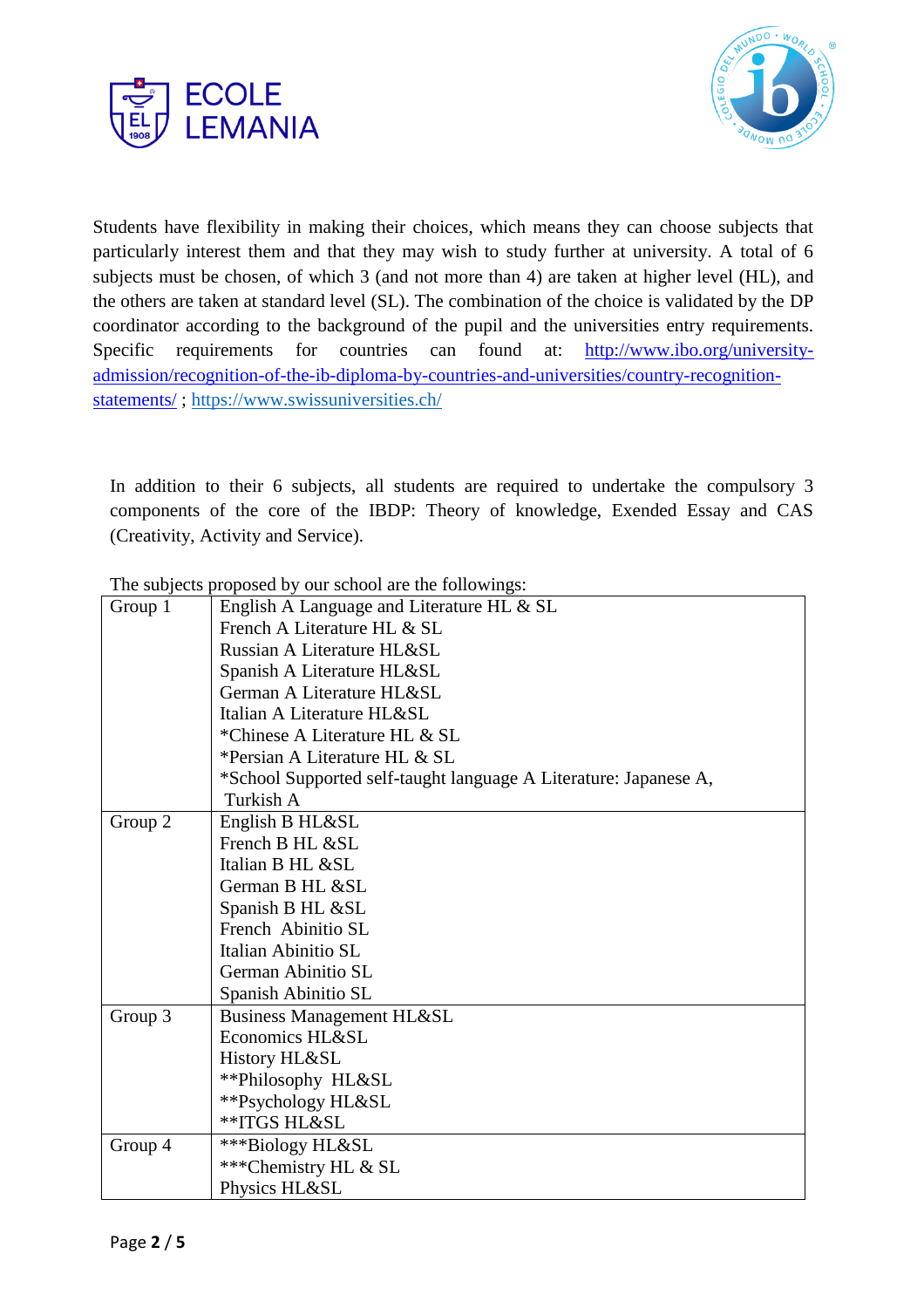



| Group 5 | ***Mathematics HL $\&$ SL                      |
|---------|------------------------------------------------|
| Group 6 | An additional subject selected from groups 1-4 |

A second language in Group 1 can replace the Group 2 language.

\*These languages are only offered upon demand, and there is an additional charge to the school fees.

\*\* These courses are offered online via Pamoja

\*\*\* These courses could be taught in French, if at least 4 students ask for it.

#### **Admission procedure**

Candidates register using the Registration Form available on the website or provided by the school.

Following reception of the registration form, Lemania Colleges addresses a personal acceptance letter to the candidate in case of admission. In case of non-admission, an explanation is given by the IB Diploma Programme Coordinator.

#### **Promotion information**

These are the proposals which have been recommended by the DP Coordinator:

| Entrance into the Pre-IB class                                                            | Ideally CEFR* Level B1, although students who are<br>able to demonstrate ability to communicate in<br>English at a lower-intermediate level (A2) may be<br>accepted into the programme.                                               |
|-------------------------------------------------------------------------------------------|---------------------------------------------------------------------------------------------------------------------------------------------------------------------------------------------------------------------------------------|
| Promotion from Pre-IB into 1BI                                                            | Grade 4 or higher in all subjects.                                                                                                                                                                                                    |
| Entrance into IB1, without having<br>attended the PREP class and – without<br>scholarship | ONE OF THE FOLLOWING :<br>a.TOEFL iBT* – required score $72/120$ or above<br>*Internet based test.<br>www.ets.org/toefl/                                                                                                              |
|                                                                                           | IELTS – required score 6/9 or above<br>b.<br>www.ielts.org<br>Cambridge Assessment English – successful<br>C <sub>1</sub><br>completion of First Certificate in English<br>http://www.cambridgeenglish.org/exams-<br>and-tests/first/ |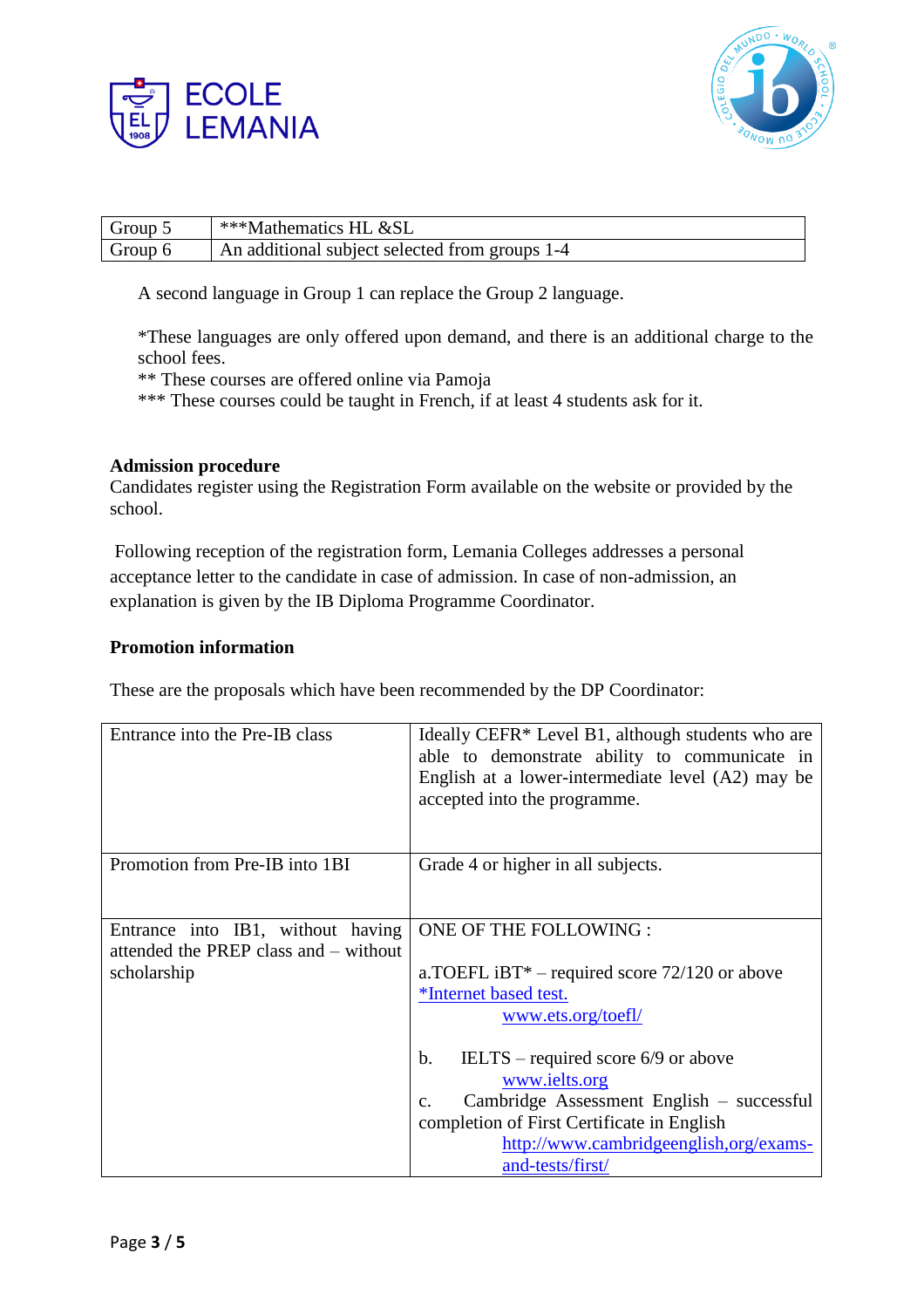



|                                                        | d. At least one year of high school completed in<br>English.                                                                                                                |  |  |  |  |  |
|--------------------------------------------------------|-----------------------------------------------------------------------------------------------------------------------------------------------------------------------------|--|--|--|--|--|
|                                                        | e. analysis of the previous academic report                                                                                                                                 |  |  |  |  |  |
| Promotion from IB1 to IB2                              | - students must earn 24 points or higher in academic<br>subjects;                                                                                                           |  |  |  |  |  |
|                                                        | - there is no grade 1 awarded in a subject/level;                                                                                                                           |  |  |  |  |  |
|                                                        | - there are no more than 2 grade 2s awarded (HL or<br>SL)                                                                                                                   |  |  |  |  |  |
|                                                        | - The student has gained 12 points or more on HL<br>subjects (for students with four HL subjects, the<br>three highest                                                      |  |  |  |  |  |
|                                                        | grades count)                                                                                                                                                               |  |  |  |  |  |
|                                                        | - The student has gained 9 points or more on SL<br>subjects (students with two SL subjects must gain at<br>least 5 points at SL)                                            |  |  |  |  |  |
| Registration of IB2 students for final<br>examinations | - students must earn 24 points or higher in academic<br>subjects;                                                                                                           |  |  |  |  |  |
|                                                        | - there is no grade 1 awarded in a subject/level;                                                                                                                           |  |  |  |  |  |
|                                                        | - there are no more than 2 grade 2s awarded (HL or<br>SL)                                                                                                                   |  |  |  |  |  |
|                                                        | - The student has gained 12 points or more on HL<br>subjects (for students with four HL subjects, the<br>three highest grades count)                                        |  |  |  |  |  |
|                                                        | - The student has gained 9 points or more on SL<br>subjects (students with two SL subjects must gain at<br>least 5                                                          |  |  |  |  |  |
|                                                        | points at SL)                                                                                                                                                               |  |  |  |  |  |
|                                                        | - CAS, TOK and EE requirements have been met.                                                                                                                               |  |  |  |  |  |
|                                                        | If these criteria are not achieved, students will not<br>be allowed to sit the IB official exams in the current<br>examination<br>session<br>and<br>they<br>strictly<br>are |  |  |  |  |  |